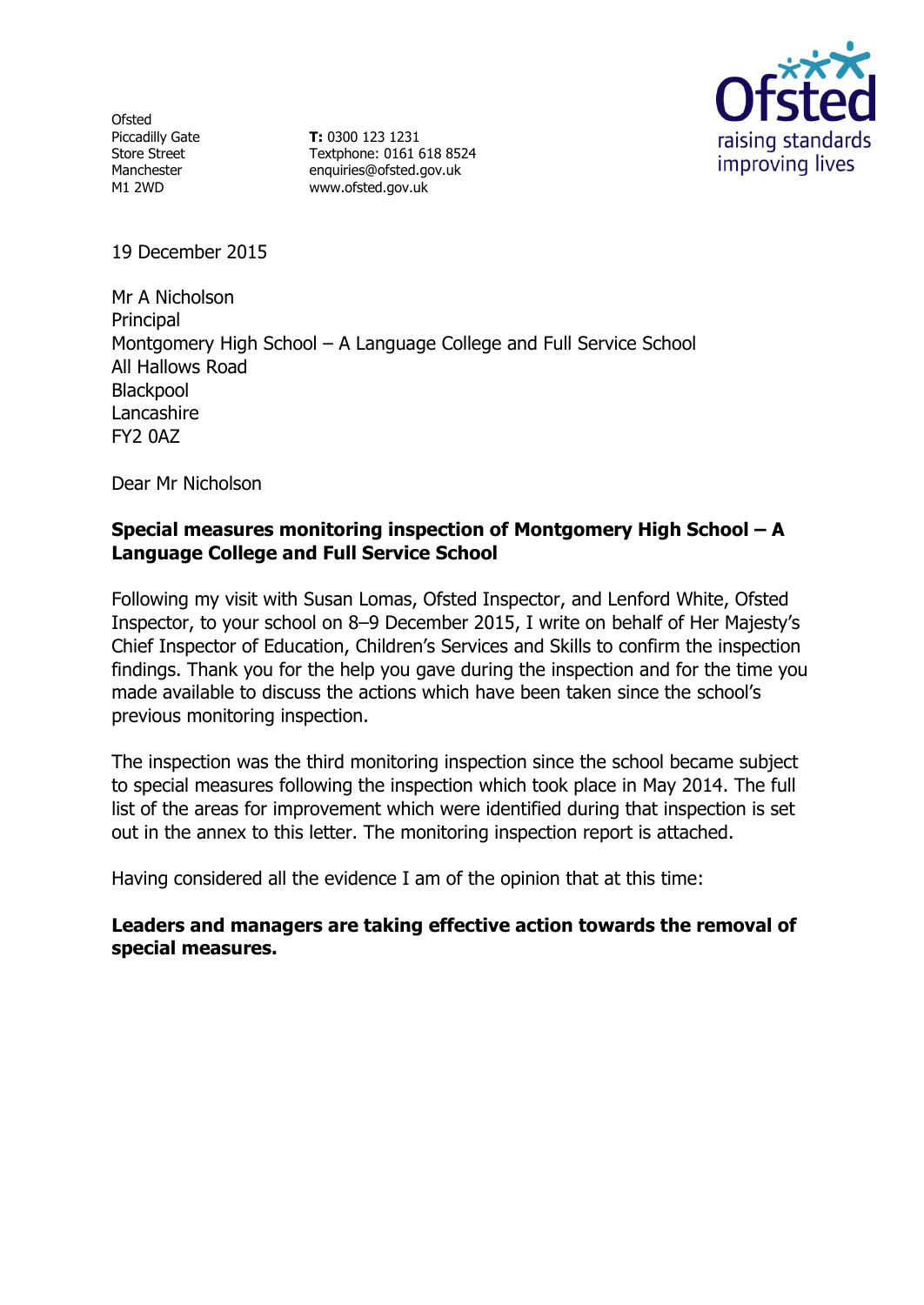

Having considered all the evidence, I am of the opinion that the school may continue to appoint newly qualified teachers (NQTs). I recommend strongly that any such NQTs are provided with opportunities to observe good and better teaching.

This letter and monitoring inspection report will be published on the Ofsted website. I am copying this letter and the monitoring inspection report to the Secretary of State for Education, the Chair of the Governing Body and the Director of Children's Services for Blackpool and to [CausingConcern.SCHOOLS@education.gsi.gov.uk.](mailto:CausingConcern.SCHOOLS@education.gsi.gov.uk)

Yours sincerely

Mark Williams **Her Majesty's Inspector**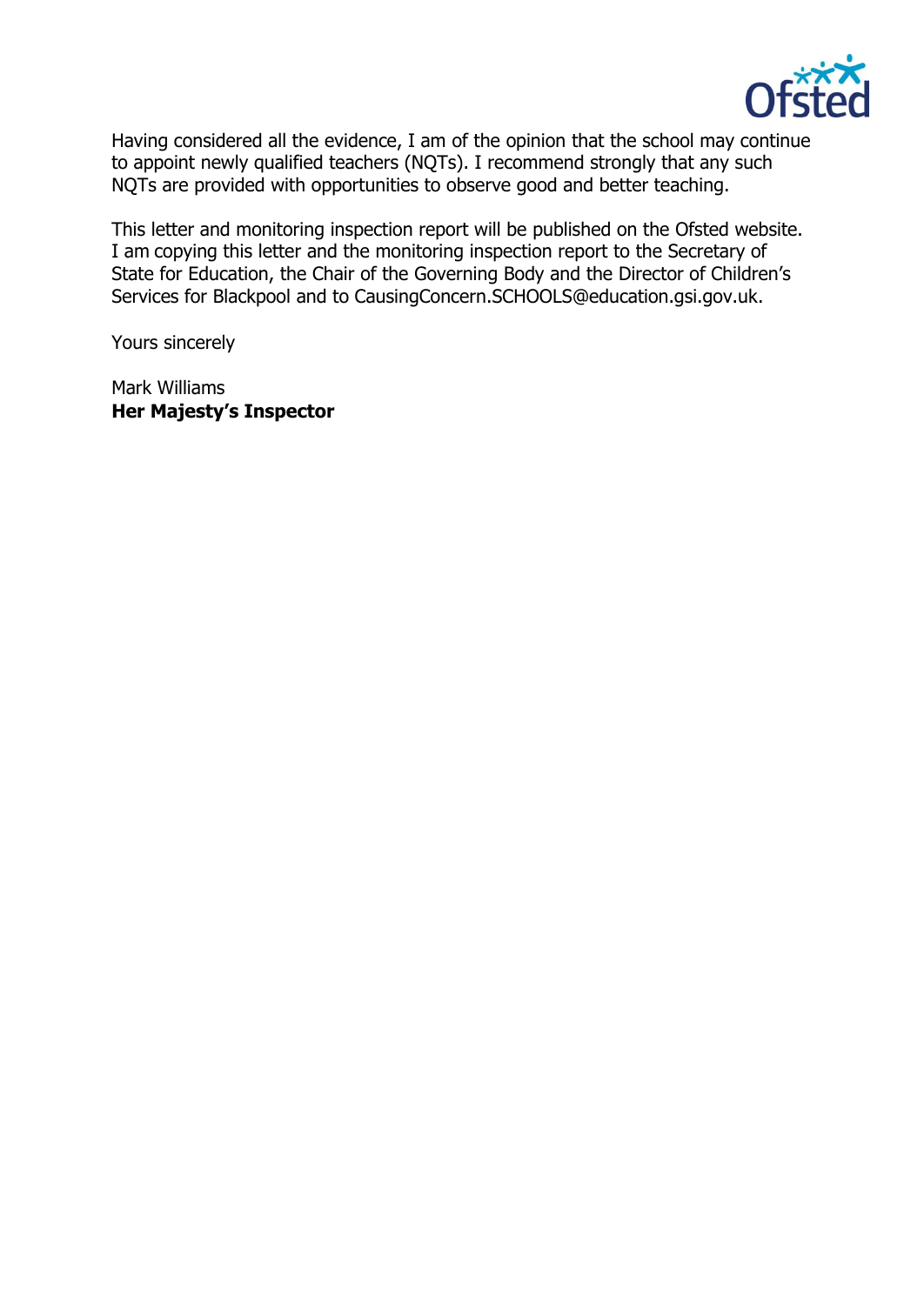

# **Annex**

# **The areas for improvement identified during the inspection which took place in May 2014**

- Raise the quality of teaching in order to accelerate the progress of all groups of students, particularly those eligible for the pupil premium, the most-able students and those with special educational needs and raise standards across the school, especially in mathematics and science, by:
	- making sure all teachers adapt their teaching to the needs and abilities of all groups of students and that they move students on more quickly when it is clear they are ready
	- ensuring all teachers have high expectations of what students can achieve by increasing the level of challenge, particularly for the most-able students so that they make good or better progress
	- developing teachers' questioning skills so that students are given more opportunities to explore issues in greater depth
	- improving the quality of marking in all subjects so that it is regular and precise, with clear information provided to students as to the next steps in their learning and provide students with the opportunity to respond to teachers' comments and improve their work
	- disseminating more effectively existing good practice
	- further developing existing guidelines to promote students' numeracy skills and making sure all teachers follow these guidelines in the classroom.
- Improve students' punctuality to lessons by making sure all teachers challenge students when they arrive late and that students understand the consequences of not arriving on time.
- Improve the quality of leadership and management by:
	- using performance management more effectively to eradicate underperformance and reward good practice
	- tightening up procedures to ensure all staff follow school policies by rigorously checking up on whether they are being implemented
	- ensuring all heads of department are effectively held to account for students' achievement in their area of responsibility
	- improving the overall leadership and management of teaching by checking that initiatives, policies and staff training are making a difference to practice in the classroom
	- improving self-evaluation so that it more accurately reflects the strengths and weaknesses of the school
	- sharpening procedures for collecting information on students' achievement so that it clearly demonstrates the progress they have made from their individual starting points and use this information more effectively to hold all teachers to account for the progress of students in their classes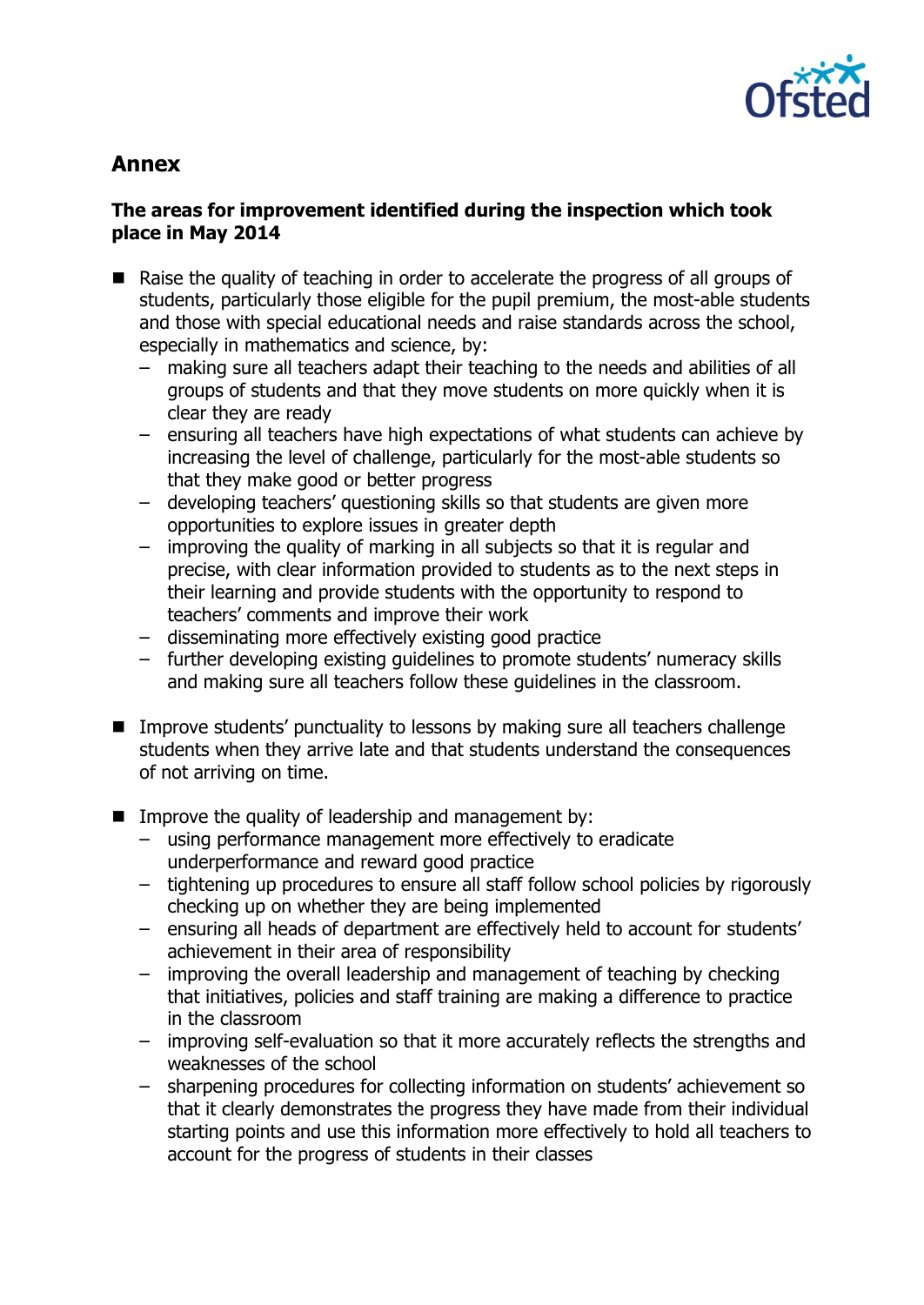

- ensuring that funds available through the pupil premium secure improvement in the achievement of students eligible for such support
- undertaking an external review of governance to make sure governors challenge the school more effectively to raise standards. The external review should have a specific focus on the use of the pupil premium.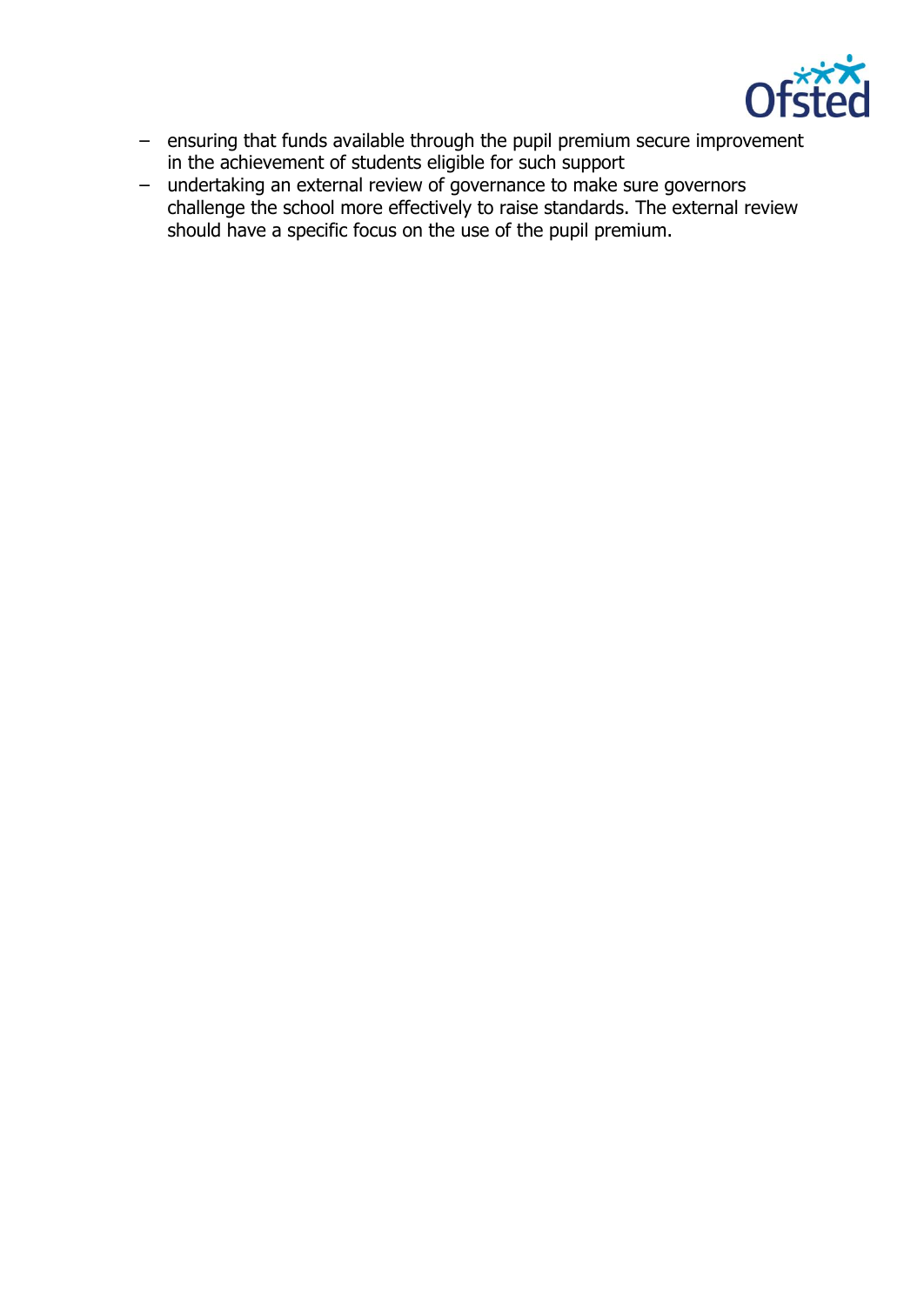

# **Report on the third monitoring inspection on 8–9 December 2015**

#### **Evidence**

Inspectors observed the school's work, scrutinised documents and met with the Principal. They also met with: members of the school's leadership team; 28 pupils; two members of the governing body (known as the Academy Council) including the Chair; a group of middle leaders; a group of teachers; and a representative of the Fylde Coast Academy Trust.

Inspectors looked at the quality of teaching and learning, visiting 14 classes. During this time, inspectors observed the teaching and learning in the lessons taught, spoke with pupils, looked at the information held by teachers about the progress of pupils within the classes and examined work in pupils' books. Five such visits were conducted jointly with members of the school's senior leadership team.

Inspectors carried out informal learning walks during the school day, including at lunchtime, and took the opportunity to speak with pupils on these occasions.

Inspectors also took into account the 17 responses received from parents on Parent View in the 365 days up to and including 26 November 2015. They also took into account responses received by parents through the school's own survey conducted in November 2015.

Because Montgomery High is known by the title 'school', this terminology is used throughout this report.

### **Context**

The senior leadership of the school has changed since the April 2015 monitoring inspection. A new Principal has been appointed on an interim basis. He is a member of the Fylde Coast Academy Trust (FCAT) and leads an outstanding school in Lancashire. An associate principal from a good school in Lancashire local authority has also been appointed to support the school for two years. The roles of all senior leaders have been revised. In addition, 17 members of staff have left the school since the April 2015 monitoring inspection.

#### **Outcomes for pupils**

Examination results in 2015 saw the percentage of pupils gaining five GCSEs including English and mathematics at grades A–C rise from 54% in 2014 to 56%. Rates of progress made by the Year 11 pupils who left in summer 2015 also rose overall, albeit by small amounts. As leaders acknowledge, gaps between pupils for whom the pupil premium is intended or who have additional needs remain too wide.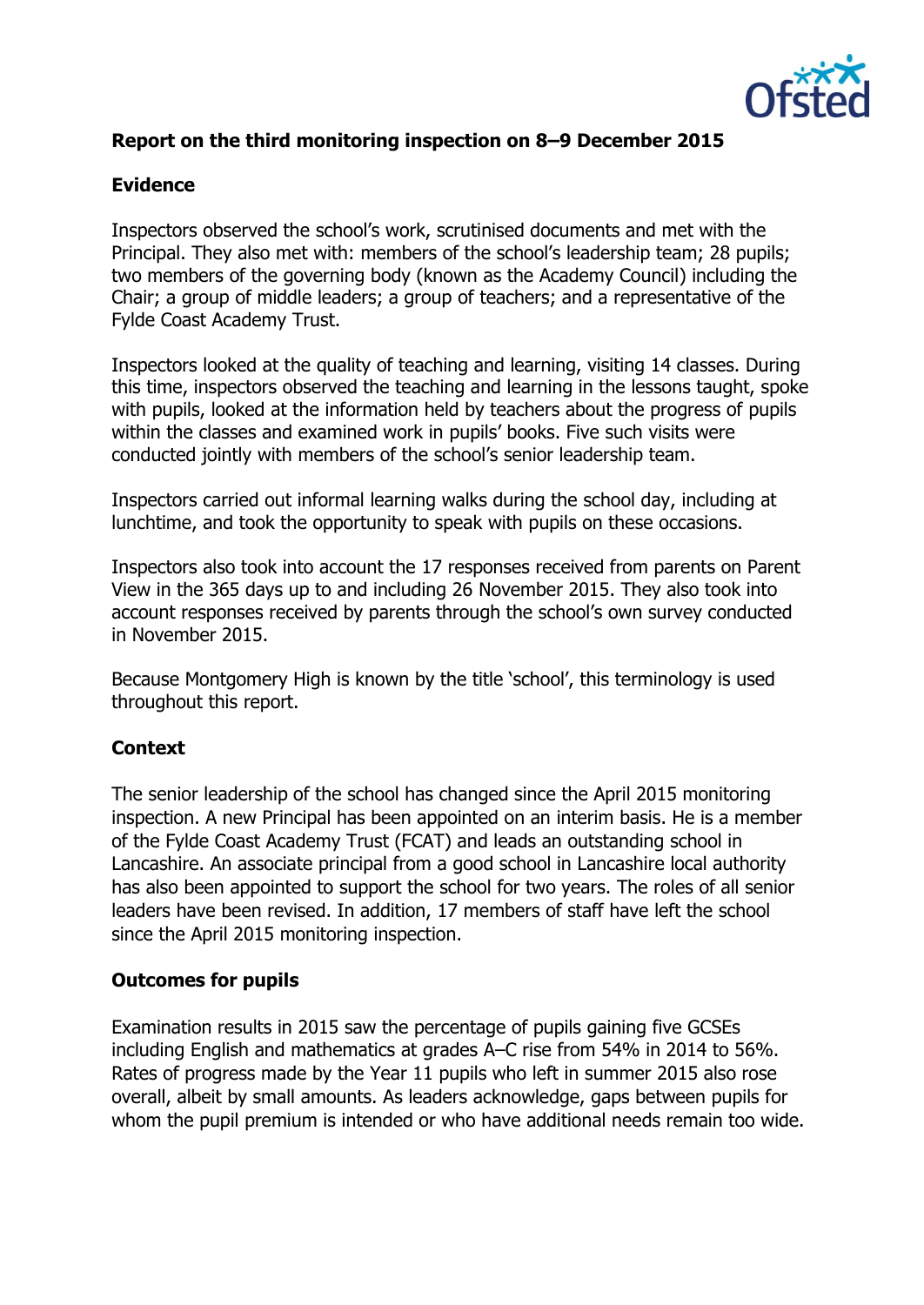

The progress made by pupils currently at the school continues to improve but remains variable. A key factor in this variability is that not all assessments of what pupils can do are secure. Importantly, leaders recognise this and are taking action to improve this quality. The senior leader responsible for assessment has, for example, undertaken a rigorous review of all information provided by teachers and departments. Consequently, she has been able to pinpoint exactly where pupils' progress is in line with expectations, in English for example, and where it is not. This information is now better used to identify which pupils require additional support or challenge. Leaders rightly expect the half-termly cycles of assessment to be wholly accurate by the end of January 2016. Leaders and staff, confirmed through discussions with inspectors, are clear that the success of the newly introduced pupil 'flight paths' plotting at least expected progress from agreed starting points depends upon such accuracy.

# **Quality of teaching, learning and assessment**

The improvement in the quality of teaching reported in April 2015 continues. No inadequate teaching was evident during this monitoring inspection – this is a good improvement over time. Teachers' and assistants' awareness of the needs of different groups of pupils, those disadvantaged or with additional needs for example, is strengthening day by day. The work of the senior leaders responsible for teaching and for assessment in ensuring that all staff are aware of needs and focus on the difference teaching is making to pupils' learning is paying dividends.

The previous monitoring inspection reported that some teachers were asking searching questions that teased out pupils' understanding of what was being taught. Such good questioning is increasingly common. Consequently, pupils' knowledge and understanding are improving. Such questioning challenges pupils to think more deeply about their responses. In Year 8, for example, teachers of personal, social, health and citizenship education enabled their pupils to consider maturely issues such as family relationships and human sexuality.

Also improving is the quality of teachers' feedback to pupils. Where this is best, the feedback is sharply focused on what pupils must do to improve. Furthermore, teachers ensure their advice is heeded. The result is that pupils make gains in their learning. Sometimes, though, the good advice given is not heeded, in the correction of spelling, grammatical and punctuation errors for example, meaning that errors are repeated.

While levels of challenge to pupils are increasing, they are not consistently strong across the school. Sometimes the use of worksheets limits the ability of pupils to produce the well-thought-out extended pieces of writing that their oral contributions deserve. A key factor in improving rates of progress of pupils as they enter school in Year 7 is the work undertaken with local primary schools to support transition. A new facet of this work is the link with a feeder school's headteacher, who is also a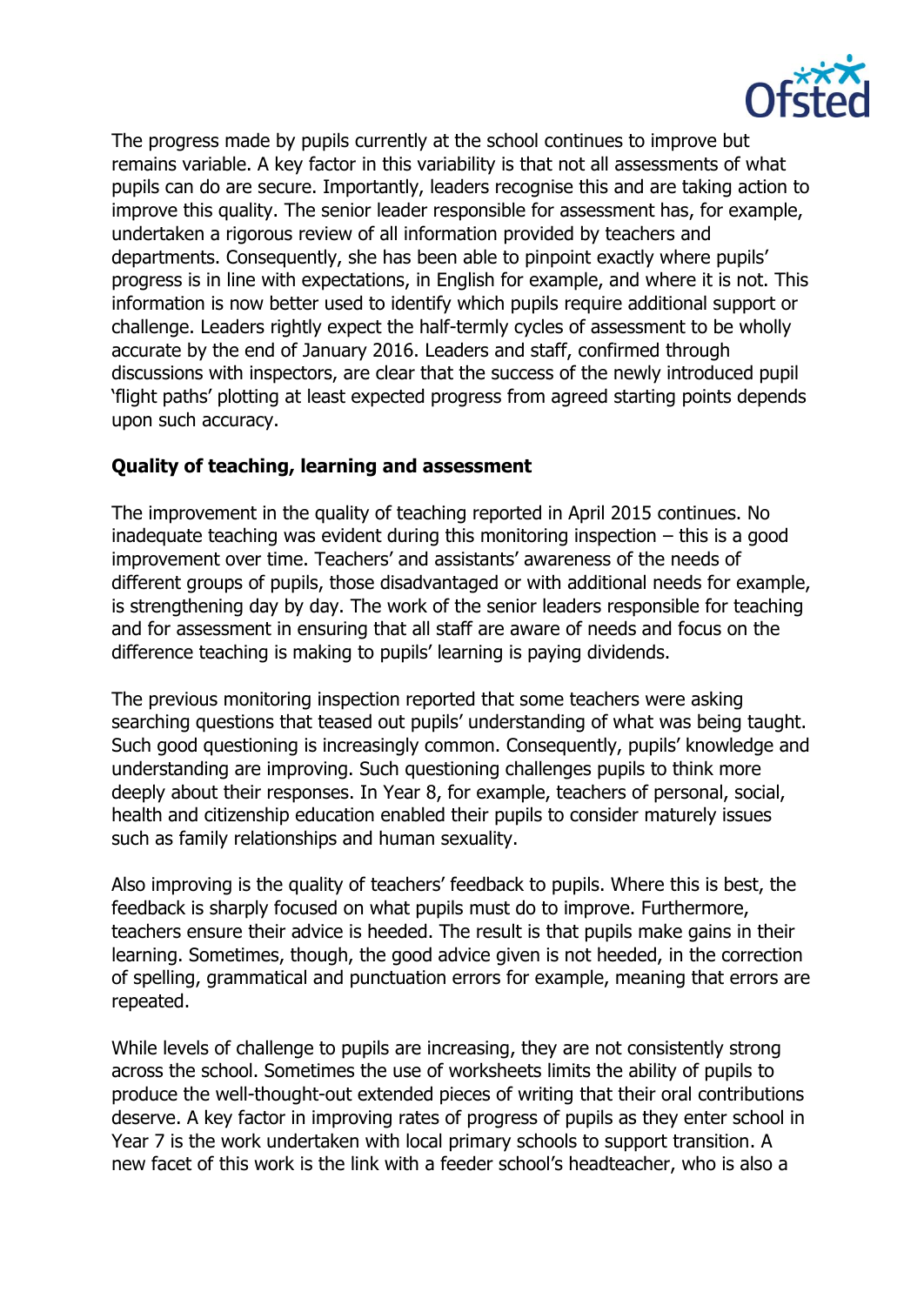

national leader of education. Each curriculum area has a 'transition champion'. These champions link with colleagues from primary schools to ensure pupils do not repeat work they can already do. While this work has yet to be evaluated, early indications are that pupils in Year 7 are being presented with greater levels of challenge than in the past.

#### **Personal development, behaviour and welfare**

Pupils spoken with, both formally and informally, were overwhelmingly positive about the school and the improvements they had seen, particularly since September 2015. Whereas in the April 2015 monitoring inspection they had mixed views about behaviour, they were eager to point out how much better it had become. One key reason pupils gave for this  $-$  and inspectors agree  $-$  is that the attendance of teachers has improved markedly. Pupils are correct in their views that this means their education and personal development are disrupted far less now than in the past. As well as improving behaviour, the greater stability in staffing has also contributed significantly to pupils' attitudes to learning. As well as incidents of poor behaviour reducing, the number of exclusions has fallen and pupil attendance is rising. Not that leaders or indeed pupils are complacent; they recognise that some pupils are a little boisterous around the corridors and on the playground. Leaders also recognise that boys for whom the pupil premium is intended have higher rates of exclusion than other pupils at the school.

Also improved are levels of punctuality to lessons. While the 'one minute late, one hour detention' policy is not universally popular with pupils, those who spoke to inspectors saw it as being highly effective. Also effective in pupils' eyes is the highly visible presence of leaders and staff around the school. Where standards of behaviour fall below expectations, the close proximity of such high levels of supervision quickly nips problems in the bud.

Pupils' behaviour in lessons during this inspection was mostly good. The 'consequence' system is understood by pupils and staff alike. A few pupils who have found managing their own behaviour difficult and have disrupted the learning of others as well as their own are being supported and challenged well to amend their ways. Such pupils attend school from 2pm to 6pm and benefit from small-group tuition. Not only are they making progress in their learning, they are understanding increasingly well that negative attitudes to learning affect others as well as themselves.

Pupils spoken with reported that they felt safe in school. They articulated well the need for tolerance and respect. They wore their uniforms with pride.